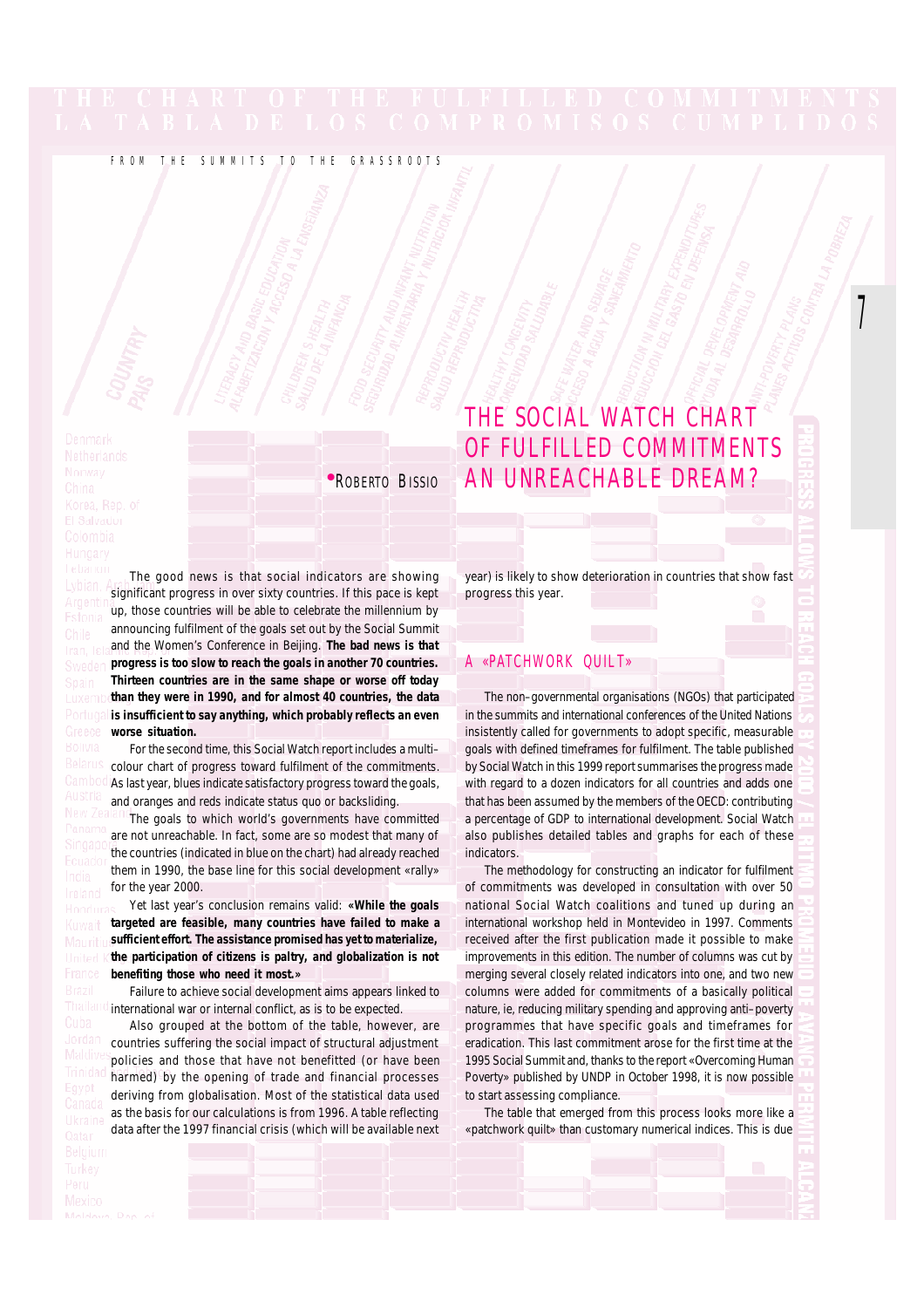8

in part to the difficulty of the task itself, which was to construct indicators for social progress capable of measuring countries' efforts and their speed of progress, rather than the current status of the situation. An additional difficulty derives from the lack of statistics for many countries and the divergent criteria used in preparing them. (See table.)

In averaging the available data, the margins of error are in many cases higher than the distances separating one country In Federa from another. Hence, it is not possible to establish a precise ranking. Nevertheless, the resulting table is very revealing. While it could be debated whether one country should be above or below another in the table, there are clear situations of progress and stagnation. A majority of countries have varying results in the different areas.

To prepare the table, we took the progress indicators by sector that are published separately in this report and regrouped them in large categories, from situations of backsliding to situations of fulfilment of the goals. Each of these categories is represented by a different colour. In ordering the countries we took into account not only the averages, but also the quantity of data available and its distribution among the different categories. The existence of backsliding in cases where the goal had already been achieved was weighted negatively. Finally, the tables exclude countries without data in at least four columns.

S O C I A L W A T C H

**Encouraged by the spirit shown during the Social Summit, which called for economies that served people and not the other way around, no economic indicators are included on the list.** As would be expected, the economies of many of the countries in

Indicators used to determine the ranking given in each column of which detailed information may be found on the different commitment tables, are shown below:

- Literacy and basic education. Percentage of children reaching 5th grade; Primary school enrollment ratio (net) and Adult literacy rate may be found in commitment tables 1a, 1b and 11, respectively.
- Child health. Infant mortality rate; Under-five mortality rate; Percentage of children under 1 year totally immunized (in turn classified in four different indicators: tuberculosis, DPT, polio and measles) may be found in commitment tables 3a, 3b and 10, respectively.
- **Food security and child nutrition.** Daily per capita calory supply and Percentage of under–5 suffering from moderate and severe malnutrition may be found in commitment tables 5 and 6, respectively.
- **Exeproductive health.** Percentage of births attended and Pregnancies attended may be found in commitment tables 8a and 8b, respectively.
- **Health.** Life expectancy and Percentage of population with access to health services may be found in commitment tables 2 and 7, respectively.
- Safe water and sanitation. Percentage of population with access to sanitation and Percentage of population with access to safe water may be found in commitment tables 12a and 12b, respectively.
- **Reduction of military expenditure.** Military expenditure as percentage of GDP, taken from Human Development Report 1998, UNDP.
- **Official Development Aid.** ODA as percentage of GNP and its changes in real terms, taken from DAC, OECD 1998.
- **Anti-poverty plans.** information source «Overcoming Human Poverty», UNDP, 1998.

top positions are developed or growing rapidly, but several countries have made progress in their social indicators without spectacular economic results.

It warrants repeating that the table is not a situation indicator, as is, for example, the Human Development Index (HDI) prepared by the United Nations Development Programme. The Social Watch table shows progress toward goals, which are not necessarily the same in all countries. For example, as regards infant mortality, the commitment is to reduce it by the year 2000 by one–third of what it was in 1990. Some countries show a «goal fulfilled» value for having reached a value of 70 per thousand, while at the other extreme there are countries with figures under 10 per thousand who may not show great headway because they are close to the limit of what is possible. For this reason, countries that reached values close to the goal were considered to have fulfilled their commitment, and only a significant deterioration in the figures was recorded as a setback.

Many of the top positions on the table are held by countries whose social development is the result of efforts of past generations. These countries have not necessarily advanced since 1990 (some even show slight setbacks). What is noteworthy is that there are several countries among those usually considered «underdeveloped» who hold top positions for having fulfilled their goals, which shows that the goals are not utopian or unviable. Moreover, inclusion of commitments of solidarity and reduction